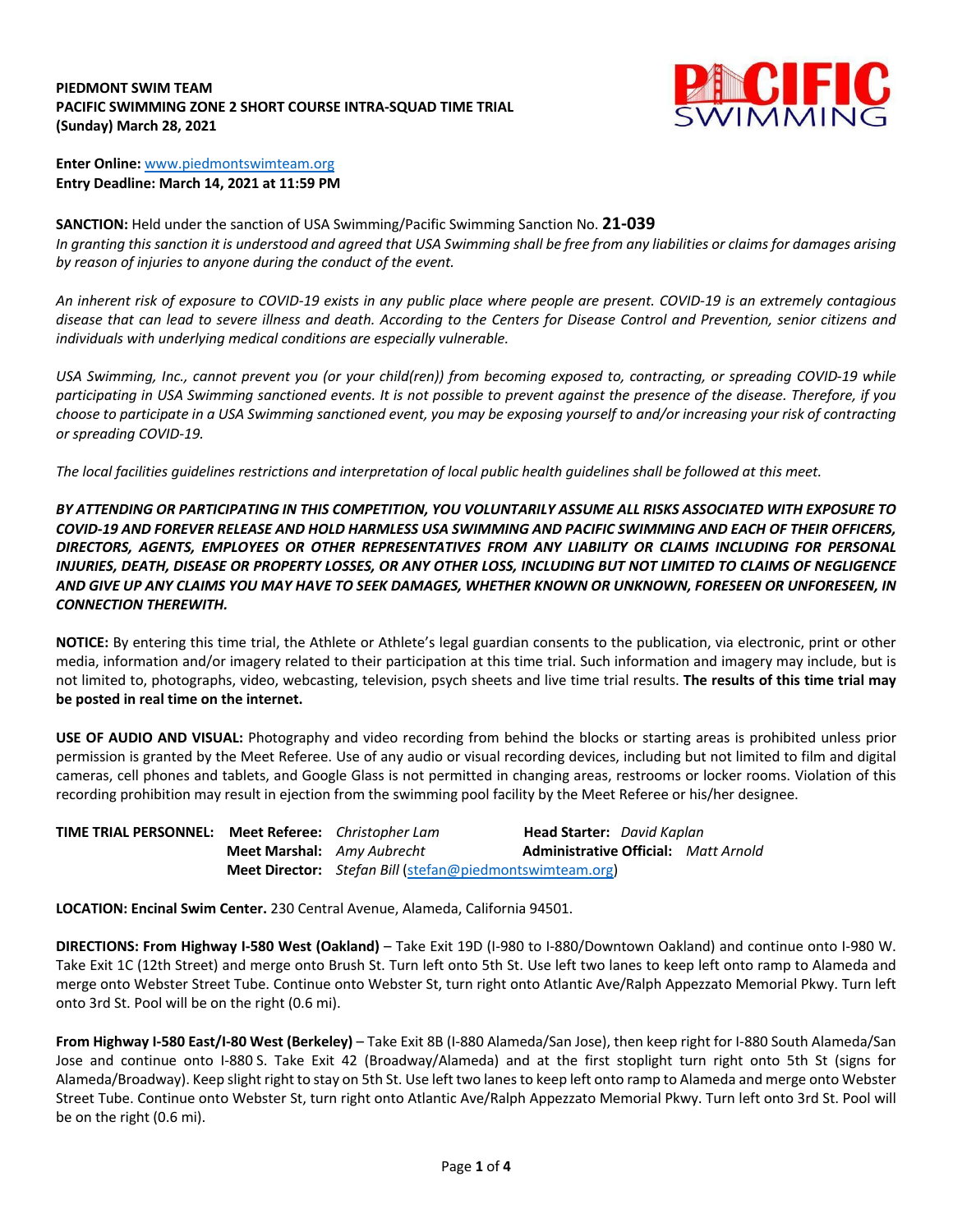**COURSE:** OUTDOOR 25-yard pool with up to 6 lanes available for competition. An additional 4 lanes will be available for warmup/warm-down throughout the competition. The minimum water depth for the shallow end course, measured in accordance with Article 103.2.3, is 7 feet at the start end and 7 feet at the turn end. The competition course has not been certified in accordance with 104.2.2C(4).

**TIME: Session 1** will begin at **2:15 PM,** with Session 1 warm-ups from **1:30 PM to 2:05 PM**. **Session 2** will begin at **the conclusion of Session 2 warm-ups,** with Session 2 warm-ups beginning after the conclusion of Session 1 but no sooner than 3:45 PM. Session 2 warm-ups will be at least 35 minutes.

- **RULES:** Current USA Swimming and Pacific Swimming rules and warm-up procedures will govern the time trial. A copy of these procedures will be available at the Clerk-of-Course.
	- **A site-specific Facility Safety Plan that complies with all health and safety mandates and guidelines of USA Swimming, Pacific Swimming, the State of California, and County of Alameda will be enforced. The Facility Safety Plan will be communicated prior to the time trial.** A copy of the plan will be available at the Clerk-of-Course.
	- Athletes will warm up and swim with their assigned camp cohorts.
	- All applicable adults participating in or associated with this time trial acknowledge that they are subject to the provisions of the USA Swimming Minor Athlete Abuse Prevention Policy ("MAAPP"), and that they understand that compliance with the MAAPP policy is a condition of participation in the conduct of this competition.
	- All events are timed finals.
	- All events will swim fast to slow.
	- Athletes may compete in up to four (4) time trials per day.
	- All athletes ages 12 and under should complete competition within four (4) hours.
	- Entries will be accepted until the number of athletes exceeds the Facility Safety Plan capacity or until the entry deadline, whichever is sooner.
	- If local conditions warrant it the Meet Referee, with the concurrence of the Meet Director, may require a mandatory scratch down. Refunds will be made via TeamUnify for any mandatory scratches.
	- **All Coaches and Officials must wear their USA Swimming membership cards in a visible manner.**
	- At the Meet Referee's discretion, events may be combined by age, gender, distance, and/or stroke.
	- By the authority of the Referee, the announced arrangement of heats in any event may be added or altered to the extent of consolidating heats.

**ATTENTION HIGH SCHOOL ATHLETES:** If you are a high school athlete in season, you need to be Unattached from this meet. It is the athlete's responsibility to be Unattached from this meet. You can un-attach at the meet if necessary. This does not apply to athletes swimming under the rules of the Nevada Interscholastic Activities Association (NIAA).

**UNACCOMPANIED ATHLETES:** Any USA Swimming athlete-member competing at the time trial must be accompanied by a USA Swimming member-coach for the purposes of athlete supervision during warm-up, competition, and warm-down. If a coach-member of the athlete's USA Swimming Club does not attend the time trial to serve in said supervisory capacity, it is the responsibility of the Athlete or the Athlete's legal guardian to arrange for supervision by a USA Swimming member-coach. The Meet Director or Meet Referee may assist the Athlete in making arrangements for such supervision; however, it is recommended that such arrangements be made in advance of the time trial by the Athlete's USA Swimming Club Member-Coach.

**RACING STARTS:** Athletes must be certified by a USA Swimming member-coach as being proficient in performing a racing start or must start the race in the water without the use of the backstroke ledge. It is the responsibility of the Athlete or the Athlete's legal guardian to ensure compliance with this requirement.

**RESTRICTIONS:** • Smoking and the use of other tobacco products is prohibited on the pool deck, in the locker rooms, in spectator

- seating, on standing areas and in all areas used by Athletes, during the time trial and during warm-up periods.
- Sale and use of alcoholic beverages are prohibited in all areas of the venue.
- No glass containers are allowed in the venue.
- No propane heater is permitted except for snack bar/operations.
- All shelters must be properly secured.
- Deck changes are prohibited.
- Destructive devices to include but not limited to, explosive devices and equipment, firearms (open or concealed), blades, knives, mace, stun guns and blunt objects are strictly prohibited in the swimming facility and its surrounding areas. If observed, the Meet Referee or his/her designee may ask that these devices be stored safely away from the public or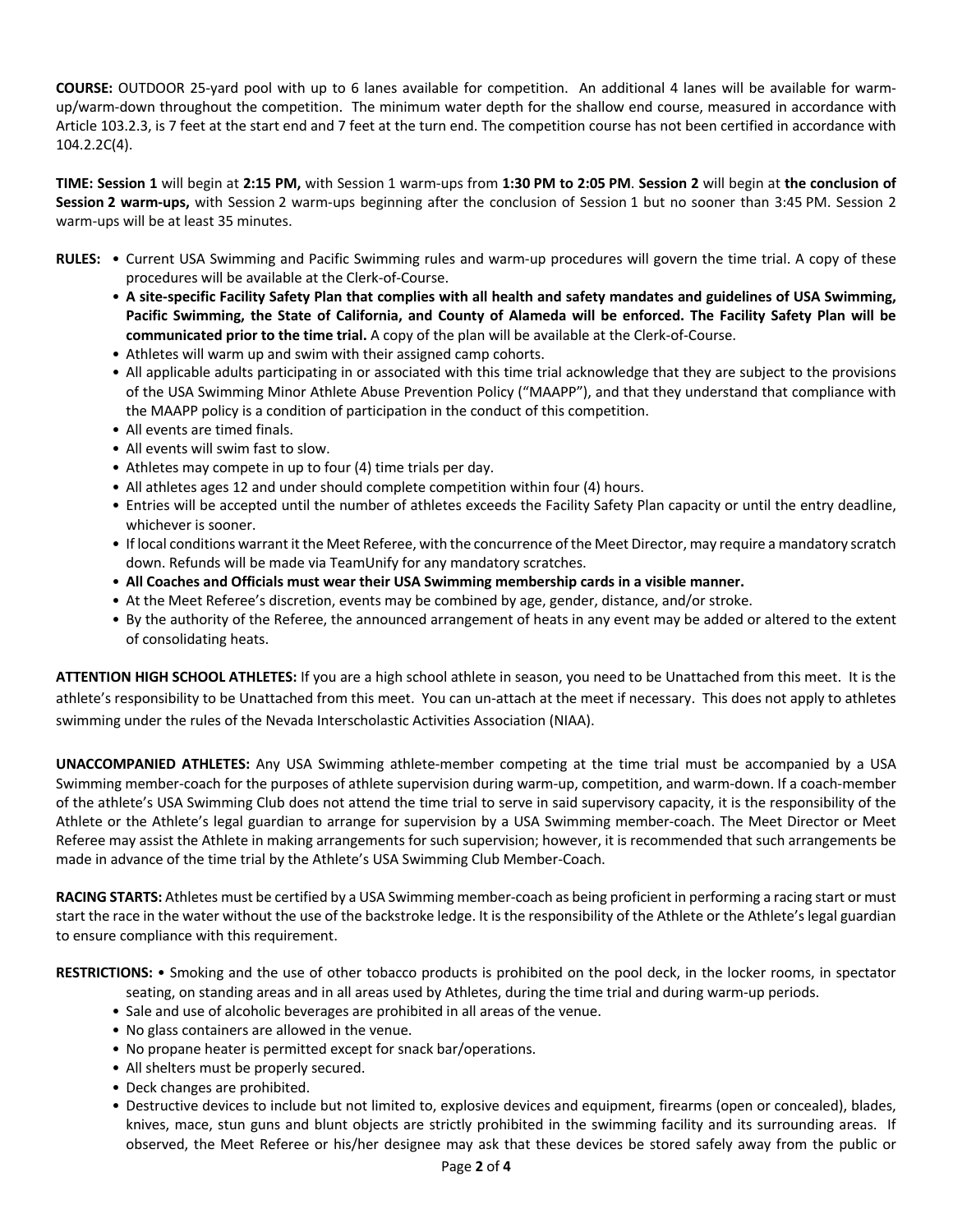removed from the facility. Noncompliance may result in the reporting to law enforcement authorities and ejection from the facility. Law enforcement officers (LEO) are exempt per applicable laws.

- Operation of a drone, or any other flying apparatus, is prohibited over the venue (pools, Athlete/Coach areas, Spectator areas and open ceiling locker rooms) any time Athletes, Coaches, Officials and/or Spectators are present.
- **Per Alameda County Department of Public Health guidance, face coverings shall be worn in the facility except for athletes swimming and entering/leaving the pool.**
- As per California Department of Public Health (CDPH) Guidance Related to Outdoor and Indoor Youth and Recreational Adult Sports (2021-02-19), there is no maximum number of athletes per lane within camp cohorts so long as proper physical distancing is maintained. Coaches and/or marshals shall monitor and limit the number of athletes per lane to the extent of maintaining such proper physical distancing.
- All individuals shall maintain proper physical distancing within the facility. **Exception:** Lane timers, provided that they are within the same camp cohort and while wearing face coverings, may temporarily be within close physical proximity amongst those within their camp cohort to observe the finish per 102.17.3B. Lane timers shall maintain physical distancing from those outside their cohort while performing their timing duties described in 102.17.
- **ELIGIBILITY:** Athletes must be current members of USA Swimming and enter their name and registration number on the time trial entry card as they are shown on their Registration Card. If this is not done, it may be difficult to match the Athlete with the registration and times database. The meet host will check all athlete registrations against the SWIMS database and if not found to be registered, the Meet Director shall accept the registration at the time trial (a \$10 surcharge will be added to the regular registration fee). Duplicate registrations will be refunded by mail.
	- **CLOSED COMPETITION:** Competition is open exclusively among athletes of **Piedmont Swim Team.** Athletes who are unattached but participating with **Piedmont Swim Team** are eligible to compete.
	- **Session 1** is open to athletes in PST **Camps 1 and 4**. **Session 2** is open to athletes in PST **Camps 2 and 3.**
	- Entries with **"NO TIME" will be ACCEPTED.**
	- Disabled athletes are welcome to attend this time trial and should contact the Meet Director or Meet Referee regarding any special accommodations on entry times and seeding per Pacific Swimming policy.
	- Age on the first day of the time trial will be the Athlete's age for the entire time trial.

**ENTRY FEES: \$40 flat fee** per athlete. Entry fee will be billed with athlete monthly dues. No refunds will be made, except in the case of mandatory scratch downs.

**ONLINE ENTRIES: All entries will be made through the Piedmont Swim Team TeamUnify website (www.piedmontswimteam.org).**  Entries submitted via TeamUnify must be confirmed no later than **March 14, 2021 at 11:59 PM.** Entries that are not confirmed in TeamUnify are incomplete and shall not be accepted after the entry deadline or after capacity has been reached, whichever is sooner.

**CHECK-IN:** The time trial will be **pre-seeded**. Athletes do not need to check in at the Clerk of Course and should report directly to the Ready Room no sooner than two heats prior to the athlete's race.

**SCRATCHES:** Any athletes not reporting for or competing in an individual timed final event that they have entered shall not be penalized. Athletes do not need to notify the Referee nor report to the starting blocks to declare the athlete's intent not to swim.

**PROGRAM:** A program with seeding assignments will be made available electronically prior to the start of time trials.

## **AWARDS:** None.

**ADMISSION:** Admission into the facility will be limited to entered athletes, time trial personnel (e.g., invited officials, timers, meetoperations), and facility staff for each session. Spectators will not be admitted into the facility due to capacity restrictions. Spectators may be able to observe athletes via livestream. The link to the livestream will be provided prior to the start of the time trial.

**OFFICIALS: Officials must be invited to work at this time trial.** Invitations to officiate will be emailed no later than March 21, 2021. Only officials who are invited and accepted will be admitted into the facility.